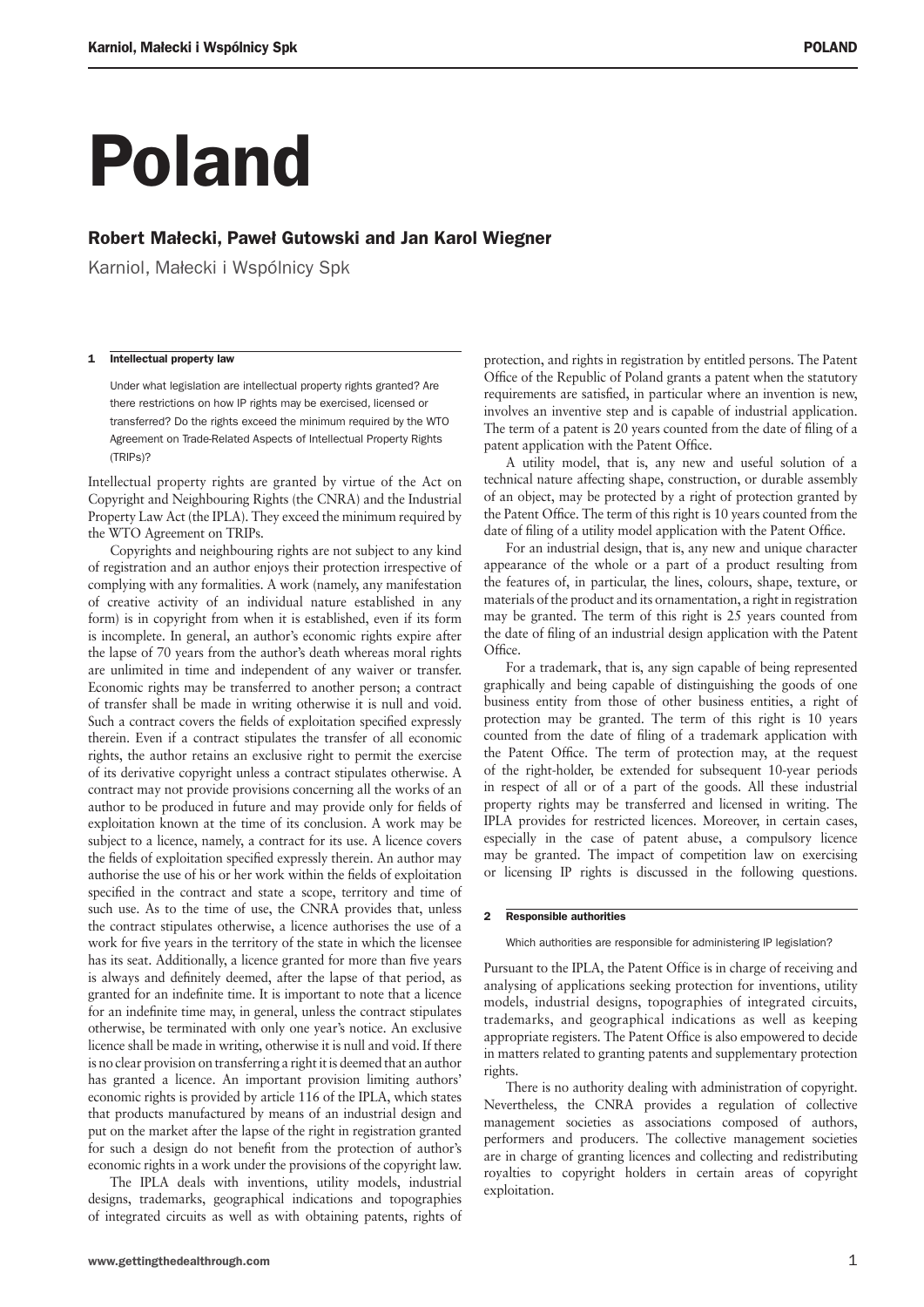#### 3 Proceedings to enforce IP rights

What types of legal or administrative proceedings are available for enforcing IP rights?

As regards enforcing IP rights granted by the CNRA and the IPLA, both civil and criminal proceedings before ordinary courts are available. Under the IPLA some of the cases concerning the criminal liability of a perpetrator will be decided according to the provisions governing the procedure applied in cases concerning petty offences. Moreover, the IPLA brings a litigation procedure before the Patent Office. This procedure is applicable in particular in cases on the invalidation of a patent, a supplementary protection right, a right of protection or a right in registration as well as on the granting of a compulsory licence for exploiting an invention, a utility model or a topography. On conclusion of the litigation proceeding the Patent Office issues a decision. The provisions of the Code of Administrative Procedure apply accordingly to the litigation procedure before the Patent Office in cases not regulated by the IPLA. Lastly, the provisions of the Act on Suppression of Unfair Competition (the UCSA) regarding the civil and criminal liability for acts of unfair competition are enforced in civil and criminal proceedings as well as in the procedure applied in cases concerning petty offences.

#### 4 Remedies

What remedies are available to a party whose IP rights have been infringed?

Provisions regarding IP rights provide for different types of remedies depending on which IP right has been violated.

In cases of an infringement of a rightholder's economic copyright, the right-holder may request compensation for damages resulting from the infringement according to the general rules of the civil code or pursuant to the provisions of the CNRA. According to the CNRA the right-holder may demand that the person who infringed its economic rights pays double or triple the amount of the appropriate remuneration in case the infringement is deliberate. Moreover, the right-holder may demand that a perpetrator makes a statement of an appropriate content and in an appropriate form or that the perpetrator of the deliberate infringement committed within the framework of economic activity pays an appropriate sum to the Fund for the Promotion of Creative Activity. According to the special provisions of the CNRA regarding computer programs, the rightholder may demand that a user of a computer program destroys its technical means, including computer programs, used only to facilitate illegal removal or circumvention of the technical protection measures.

The right-holder whose moral rights have been violated may, for example, demand a cessation of breach of its exclusive rights, as well as demand that the perpetrator makes a public statement of the appropriate content and form. In cases of deliberate violation of moral rights, the court may award a certain amount of money to the rightholder to repair the suffered harm.

As far as the infringement of the IP rights mentioned in the IPLA is concerned, a patent holder, whose patent has been infringed, may demand that the infringing party ceases the infringement or surrenders the unlawfully obtained profits and redresses the damage, when the infringement was deliberate. The right-holder may demand cessation of acts threatening infringement of the right. On request of the right-holder, the court may order unlawfully manufactured or marked goods to be withdrawn from the market or destroyed. It is also possible that the court hands the aforementioned products over to the right-holder on account of the sum of money to be adjudged to the right-holder.

#### 5 Competition and abuse of IP rights

What consideration has been given in legislation or case law to competition in the context of IP rights, and in particular to any anticompetitive or similar abuse of IP rights?

Only the IPLA mentions competition and provides that suppression of unfair competition is governed by a separate legal act, namely, the UCSA. Furthermore, the IPLA declares that its provisions concerning the abuse of rights by the patent holder or licensee do not prejudice the provisions on counteracting monopolistic practices. The IPLA also provides that, in cases of an invention concerning semiconductor technology, a compulsory licence may only be granted to counteract unreasonable anti-competitive practices.

#### 6 Remedies for deceptive practices

With respect to trademarks, do competition or consumer protection laws provide remedies for deceptive practices in addition to traditional 'passing off' or trademark infringement cases?

According to the UCSA, deceptive practices may be recognised as unlawful acts violating or threatening interests of another business entity indicated in article 3 of the UCSA. Moreover, deceptive marking of goods or services with a trademark may be recognised as misleading designation of products or services mentioned in article 10 of the UCSA. Under the UCSA the right-holder may request the business entity which committed the act of unfair competition to, inter alia, cease prohibited activities or remove its effects, as well as compensate a caused loss and release unlawfully gained profits.

Regardless of the above, according to the IPLA, marking goods with a counterfeit trademark or a registered trademark that a business entity is not entitled to use, for the purpose of placing them on the market or placing on the market goods bearing such trademark, is liable to a fine, limitation of freedom or even imprisonment for a period of up to two years.

#### 7 Technological protection measures and digital rights management

With respect to copyright protection, is WIPO protection of technological protection measures and digital rights management enforced in your jurisdiction? Does legislation or case law limit the ability of manufacturers to incorporate TPM or DRM protection limiting the platforms on which content can be played? Could TPM or DRM protection be challenged under the competition laws?

Even before the WIPO Treaties entered into force in Poland, the CNRA in its wording as of 9 June 2000 actually met all requirements of the WIPO Treaties regarding TPMs and DRM. As a result of the WIPO Copyright Treaty's entry into force on 23 March 2004 as well as the WIPO Performances and Phonograms Treaties on 21 October 2003, the wording of relevant provisions of the CNRA has been amended and the aforementioned treaties' requirements are being met.

There is neither legislation nor case law limiting the ability of manufacturers to incorporate TPMs or DRM. However, TPM or DRM might be challenged under general competition law. Moreover, the lack of information on TPMs or DRM on the product or its packaging may be qualified under the UCSA as an act of unfair competition if it misleads consumers as to the usefulness or important features of the products.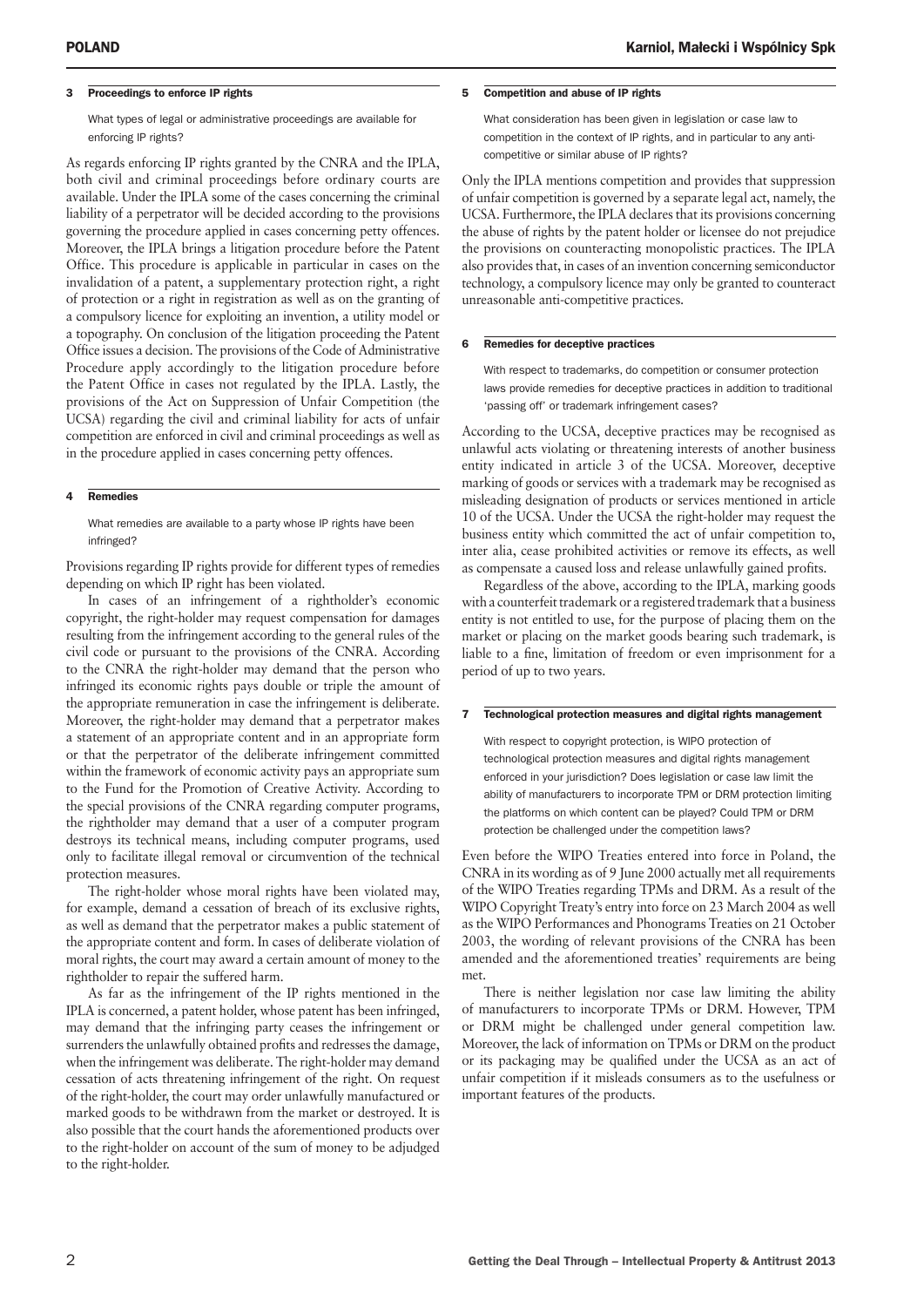#### 8 Industry standards

What consideration has been given in legislation or case law to the impact of the adoption of proprietary technologies in industry standards?

There is neither legislation nor case law dealing directly with the impact of proprietary technologies in industry standards. However, due to article 82.1(2) of the IPLA, if a patentee abuses its patent, a compulsory licence can be granted. Theoretically, patent ambush could be qualified as such an abuse and give the right to obtain such a compulsory licence. A compulsory licence is always non-exclusive, namely, it does not prevent other parties from being granted a licence, as well as the patent holder from concurrent exploiting of the invention. As regards compulsory licences, see also question 21.

#### **Competition**

#### 9 Competition legislation

What legislation sets out competition law?

Polish competition law is set out in the Act on Competition and Consumer Protection of 2007 (the ACCP). The ACCP contains a catalogue of prohibited anti-competitive practices (including but not limited to direct or indirect price fixing, sharing markets of sale or purchase, limiting or controlling production or sale) and rules relating to abuse of a dominant market position. The ACCP provides for situations in which transactions between business entities, (for example, mergers and takeover of control) are subject to notification to the central government administration body competent in the protection of competition and consumers – the president of the Office of Competition and Consumer Protection (OCCP president), as well as remedies and sanctions which may be imposed for unlawful actions.

#### 10 IP rights in competition legislation

Does the competition legislation make specific mention of IP rights?

The ACCP states that it is without prejudice to the rights arising under provisions on the protection of intellectual and industrial property. However, it applies to agreements entered into by business entities, in particular licence agreements, as well as to other practices of exercising the aforementioned rights.

The Council of Ministers, empowered by article 8.3 of the ACCP, has adopted two regulations mentioning IP rights. The first one is the Regulation of 30 July 2007 on the exemption of certain categories of technology transfer agreements from the prohibition of agreements restricting competition. Under this regulation, a transfer of technology agreement means an agreement by which one business entity grants another a licence to use an intellectual property right or know-how for the production of goods. The second is Regulation of 13 December 2011 on the exemption of certain specialisation and research-development agreements from the prohibition of agreements restricting competition. This regulation provides certain provisions on the usage and transfer of intellectual property rights within the scope of specialisation and research-development agreements.

#### 11 Review and investigation of competitive effect

Which authorities may review or investigate the competitive effect of conduct related to IP rights?

The OCCP president is the competent authority dealing with the competitive effect of an agreement or conduct, including those related to IP rights. The key instruments used by the OCCP president are proceedings concerning competition-restricting practices – prohibited agreements (cartels) and abuses of a dominant position. Such a proceeding may end with a decision ordering the business entity to cease its questioned, restricted activities and pay a financial penalty. Furthermore, the OCCP president has the authority to permit or prohibit mergers and, when deciding on this issue, it investigates the competitive effect. The decisions of the OCCP president are appealable to the Court for Competition and Consumer Protection.

#### 12 Competition-related remedies for private parties

Do private parties have competition-related remedies if they suffer harm from the exercise, licensing or transfer of IP rights?

A private party, understood as a consumer, has no specific competition-related remedies. It may obtain damages under the general rules of the Civil Code after bringing an action to ordinary courts. However, a private party may inform the OCCP president about violations of consumer rights and the OCCP president may subsequently initiate proceedings and issue a decision recognising the given practice as infringing collective consumer rights and ban the practice. Such a decision will not result in awarding damages to the party, but it may be prejudicial in judicial civil proceedings.

#### 13 Competition guidelines

Has the competition authority issued guidelines or other statements regarding the overlap of competition law and IP?

The competition authority has not yet issued any guidelines or statements concerning the overlap of competition law and IP.

#### 14 Exemptions from competition law

Are there aspects or uses of IP rights that are specifically exempt from the application of competition law?

As stated in question 10, the ACCP is applicable only to agreements concerning IP rights entered into by business entities, in particular licence agreements, as well as to other practices of exercising IP rights. The two regulations adopted by the Council of Ministers indicated in question 10 provide for exemptions from competition law.

#### 15 Copyright exhaustion

Does your jurisdiction have a doctrine of, or akin to, 'copyright exhaustion' (EU) or 'first sale' (US)? If so, how does that doctrine interact with competition laws, for example with regard to efforts to contract out of the doctrine, to control pricing of products sold downstream and to prevent 'grey marketing'?

The doctrine of 'copyright exhaustion' has applied in Poland since the CNRA came into force and concerns copyrights as well as neighbouring rights. In 2004, Directive No. 2001/29/EC of 22 May 2001 was implemented. Renting or lending an original or a copy of a piece of work for use is exempt from the doctrine, which means that it requires permission from the holder of the right. An effort to control pricing of products sold downstream is generally forbidden by competition law. Preventing 'grey marketing' or contracting out of the doctrine may be qualified as contrary to competition law.

#### 16 Import control

To what extent can an IP rights holder prevent 'grey-market' or unauthorised importation or distribution of its products?

As to preventing 'grey marketing' with regard to copyrights, see question 15. As regards other IP rights holders, especially patent or trademark rights holders, their attempts to prevent 'grey marketing' of products first sold in EEA may be qualified as contrary to the competition law. The doctrine of exhaustion applies not only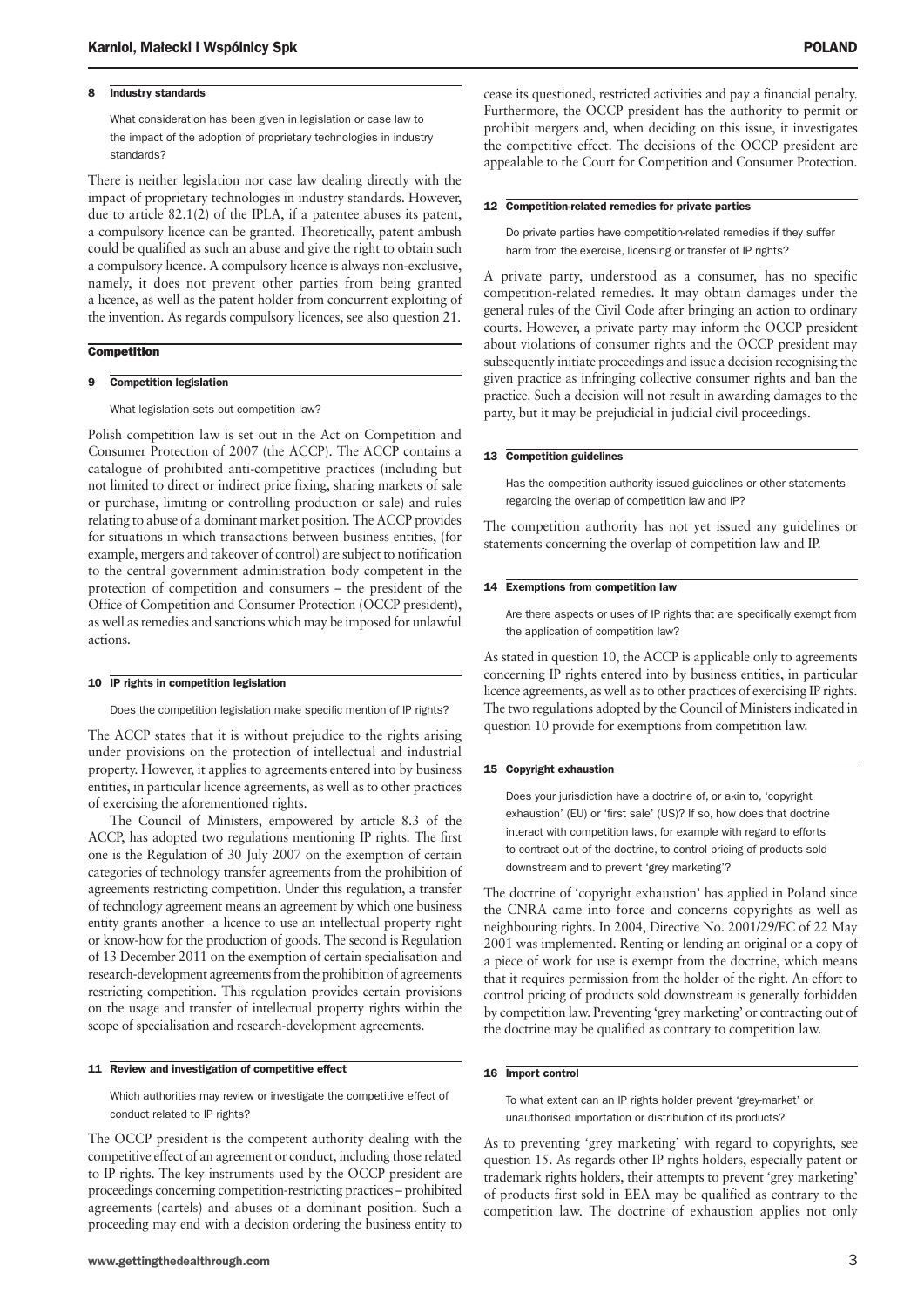to copyrights, but also to other IP rights. However, if there are legitimate reasons, a holder of a trademark may oppose further commercialisation of the goods, especially where the condition of the goods is changed or impaired after they have been put on the market. An authorisation for the distribution of products is necessary if the imported products were first sold outside the EEA.

#### 17 Competent authority jurisdiction

Are there circumstances in which the competition authority may have its jurisdiction ousted by, or will defer to, an IP-related authority, or vice versa?

Such circumstances do not exist under Polish competition law. The proceedings before the OCCP president are conducted as explanatory, antimonopoly or proceedings on practices infringing collective consumer rights. The decisions of the OCCP president are only appealable to the Court for Competition and Consumer Protection.

#### Merger review

#### 18 Powers of competition authority

Does the competition authority have the same powers with respect to reviewing mergers involving IP rights as it does with respect to any other merger?

Pursuant to the ACCP, if the turnover of participants of the planned concentration in the financial year preceding the year of the notification exceeds the amount indicated in respective provisions of the ACCP, the participants are obliged to obtain prior clearance of the OCCP president before completion of the merger.

Under the ACCP the control of the OCCP president covers transactions that affect or are likely to affect competition in the market regardless of whether the merger involves IP rights or not. Hence, the OCCP president has the same powers with respect to reviewing the mergers involving IP rights as it does with respect to any other merger. As for the sanctions for implementing a merger without the prior clearance of the OCCP president, see question 27.

#### 19 Analysis of the competitive impact of a merger involving IP rights

Does the competition authority's analysis of the competitive impact of a merger involving IP rights differ from a traditional analysis in which IP rights are not involved? If so, how?

The OCCP president's assessment of the competitive impact of a merger involving IP rights does not differ from traditional analysis of a merger. However, the OCCP president should take into consideration provisions of the Regulation of 13 December 2011 mentioned in question 10 above, as the competition rules referred to in article 6 of the ACCP prohibiting restrictive competition agreements do not apply to agreements that meet the requirements set forth in the said Regulation.

#### 20 Challenge of a merger

In what circumstances might the competition authority challenge a merger involving the transfer or concentration of IP rights?

The OCCP president may challenge such a merger when it affects or may affect competition in the market, in particular by a creation or strengthening of a dominant position. However, the OCCP president may issue by way of decision a consent for an implementation of such concentration in the event that waiving the concentration prohibition is justifiable, for example, the concentration brings economic development or technical progress and it may exert a positive impact on the national economy in Poland.

#### 21 Remedies to alleviate anti-competitive effect

What remedies are available to alleviate the anti-competitive effect of a merger involving IP rights?

The IPLA provides for specific regulations that allow, in some circumstances, granting of a compulsory licence. The Patent Office may grant the compulsory licence to exploit another person's patented invention when it has been established that the patent has been abused or it is necessary to prevent or eliminate a state of national emergency, for example, in the field of the protection of public order or human life and health.

Moreover, the compulsory licence may be granted in the situation of dependence of patents when the invention of another person cannot be used without violation of the rights of the earlier patent holder and the exploitation of the invention that is the subject matter of the dependent patent involves an important technical advance of considerable economic significance. However, as with inventions concerning semi-conductor technology, a compulsory licence may only be granted to counteract unreasonable anticompetitive practices.

Compulsory licences in the meaning of the IPLA cannot be granted on the grounds of the ACCP, however, the OCCP president's decision ordering the ceasing of the practice as it restricts competition may give some grounds for granting the compulsory licence according to the provisions of the IPLA. Moreover, the OCCP president may impose an obligation upon the parties of the merger or accept their obligation to grant the licence to their competitor and clear the concentration upon fulfilment of this condition. The licence is granted on the basis of relevant provisions.

#### Specific competition law violations

#### 22 Conspiracy

Describe how the exercise, licensing, or transfer of IP rights can relate to cartel or conspiracy conduct.

Agreements between competitors to transfer or licence intellectual property are subject to the OCCP president's analysis as to their conformity with the competition law. Such agreements may be recognised as restricting competition when they contain provisions that affect or may affect competition by fixing prices, determining terms and conditions of sales, etc. As discussed in question 14, agreements between competitors that meet the requirements set forth in the Regulation of 13 December 2011mentioned in question 10 are excluded from application of the rules prohibiting competitionrestricting agreements mentioned in article 6 of the ACCP.

Reverse payment patent settlements may be recognised as agreements whereby the parties limit production or share markets of sale and, as a result, are anti-competitive.

Moreover, the management of copyright by a collective management society is subject to evaluation as to its conformity with the provisions regarding competition-restricting practices (judgment of the Supreme Court, 6 December 2007, III SK 16/07). It means that agreements concluded by collective management societies that affect or may affect competition are challengeable under competition law. For example, see question 32.

#### 23 (Resale) price maintenance

Describe how the exercise, licensing, or transfer of IP rights can relate to (resale) price maintenance.

Setting minimum resale prices for licensees shall be recognised as a competition-restricting agreement, since the ACCP forbids concluding contracts aimed at direct or indirect price fixing. However, in general, recommending resale prices for licensees is not considered to be illegal.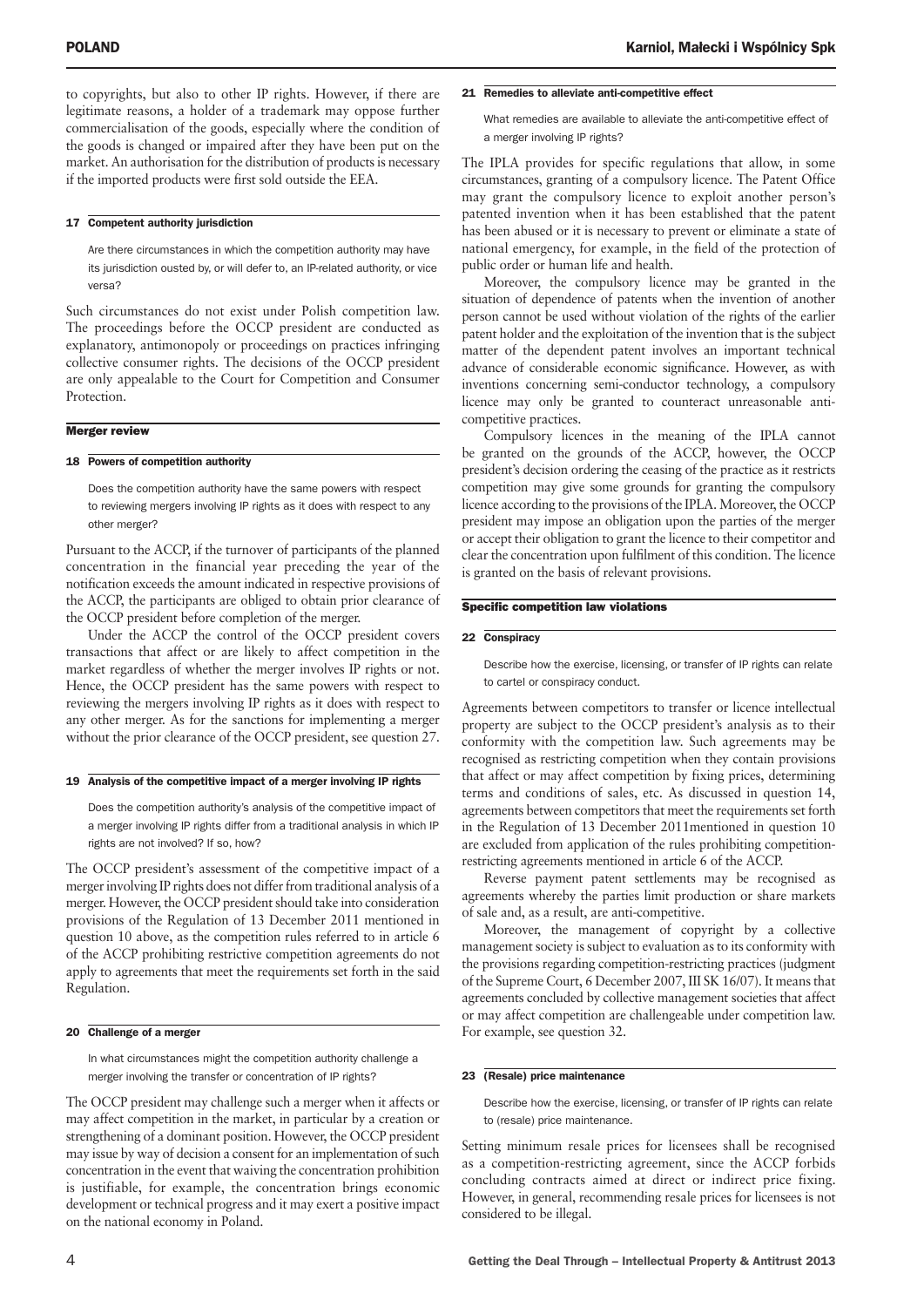#### Acquisition and merger control – competition

#### 24 Exclusive dealing, tying and leveraging

Describe how the exercise, licensing, or transfer of IP rights can relate to exclusive dealing, tying and leveraging.

Tying, that is, making the conclusion of an agreement subject to acceptance or fulfilment by the other party of other performances is not prohibited per se under the ACCP. It is illegal only if it constitutes a part of a competition-restricting agreement or an abuse of a dominant position, both requiring that there is neither a substantial nor a customary relation between the tying and tied goods. The limits on a business entity compelling or preventing the use of other products by using IP rights are set by provisions of the ACCP concerning the prohibition of competition-restricting practices, as well as by provisions of the IPLA concerning the abuse of a patent or other industrial property rights. Moreover, the Civil Code includes provisions (on 'prohibited contractual clauses') aimed at consumer protection, similar to those concerning tying under the ACCP. However, unlike the ACCP they concern making the conclusion, contents or performance of a contract contingent upon conclusion of another contract, which is not directly related to the contract comprising such a provision. As regards exclusive dealing it is, like tying, not prohibited per se. To be prohibited it has to constitute a competition-restricting agreement under the ACCP and cannot be one of the exemptions stated therein. The burden of evidence for the case of an exemption rests upon the concerned business entity.

#### 25 Abuse of dominance

Describe how the exercise, licensing, or transfer of IP rights can relate to abuse of dominance.

In some situations the exercising of exclusive rights in specific circumstances may form an abuse prohibited by competition law. For example, a right-holder's refusal to license may be recognised as an abuse of a dominant position when the refusal relates to the subject of an IP right that is indispensable to the exercise of a particular activity in a relevant market and there is no objective justification for the refusal, and the right-holder is a business entity that may act independently of competitors or contracting parties to a significant degree. According to the court's judgements and decisions of the OCCP president, the following practices were recognised, inter alia, as an abuse of a dominant position with respect to IP rights:

- making the conclusion of a phonographic contract subject to bearing the costs of manufacturing a hologram by the licensee. The court stated that receiving the hologram charge by a collective management society was not necessary for a proper performance of reproduction rights to the records; and
- making the conclusion of a collective management agreement subject to empowering the collective management society to grant an exclusive joint public performance, mechanical and radio and TV licence.

#### 26 Refusal to deal and essential facilities

Describe how the exercise, licensing, or transfer of IP rights can relate to refusal to deal and refusal to grant access to essential facilities.

Refusal to license IP rights may be recognised as an infringement of competition law when a dominant business entity has access to an essential facility (the subject of an IP right that is indispensable to the exercise of a particular activity in a relevant market) and exercises the right exclusively without objective justification for the refusal to grant access to the essential facility. If the right-holder refuses to grant access to the patented invention the IPLA provides for specific regulations that might lead to compulsory intervention in the rightholder's exclusivity (see also question 21).

#### **Remedies**

#### 27 Remedies for violations of competition law involving IP

What sanctions or remedies can the competition authority or courts impose for violations of competition law involving IP?

The OCCP president may issue a decision ordering a business entity that violated competition law to cease the restrictive or illegal conduct and pay a financial penalty of up to 10 per cent of its preceding year's revenue. As for the mergers affecting competition, the OCCP president may undertake to restore the state of competition by, for example, ordering the business entity to sell a part of their shares or to dispose of the entirety or part of their assets of one or several business entities. The OCCP president may also impose a financial penalty of the aforementioned amount. In the case of delay in execution of the OCCP president's decisions, the business entity may be liable to a financial penalty constituting an equivalent of up to  $€10,000$  per each day of delay. Moreover, competition-restricting agreements or their respective parts are null and void.

Additionally, the business entity may request compensation or damages resulting from the infringement according to the general rules of the Civil Code.

#### 28 Competition law remedies specific to IP

Do special remedies exist under your competition laws that are specific to IP matters?

There are no special remedies under the ACCP that are specific to IP matters.

#### 29 Remedies and sanctions

What competition remedies or sanctions have been imposed in the IP context?

In his current decisions, the OCCP president imposes the remedies and sanctions mentioned in question 27. For example, in a case of 21 July 2009 (decision No. RWA-10/2009, available on the website of the OCCP) the OCCP president imposed a financial penalty of 407,256 zlotys on collective management society ZAiKS for abuse of a dominant position in the market of collective management of copyright to musical works and musical and lyrical works. In this case, ZAiKS's practice restricted authors' rights to choose a collective management society to manage their copyright, as well as restricting competition between collective management societies, since the agreement with ZAiKS provided a five-year binding period regardless of the date of renouncement of the agreement by a right-holder.

#### 30 Scrutiny of settlement agreements

How will a settlement agreement terminating an IP infringement dispute be scrutinised from a competition perspective?

The ACCP provides a broad definition of an agreement which may be subject to the OCCP president's analysis. As a result, there is no difference between analysing a settlement agreement terminating an IP dispute and any other agreement regarding IP rights from the perspective of competition law. An agreement whereby one party agrees not to compete with respect to the patented product may be recognised as infringing the provisions of the ACCP regarding competition-restricting agreements (limiting or controlling production or sale as well as technical development or investments), unless such agreement meets the requirements specified in the Regulation of 13 December 2011.